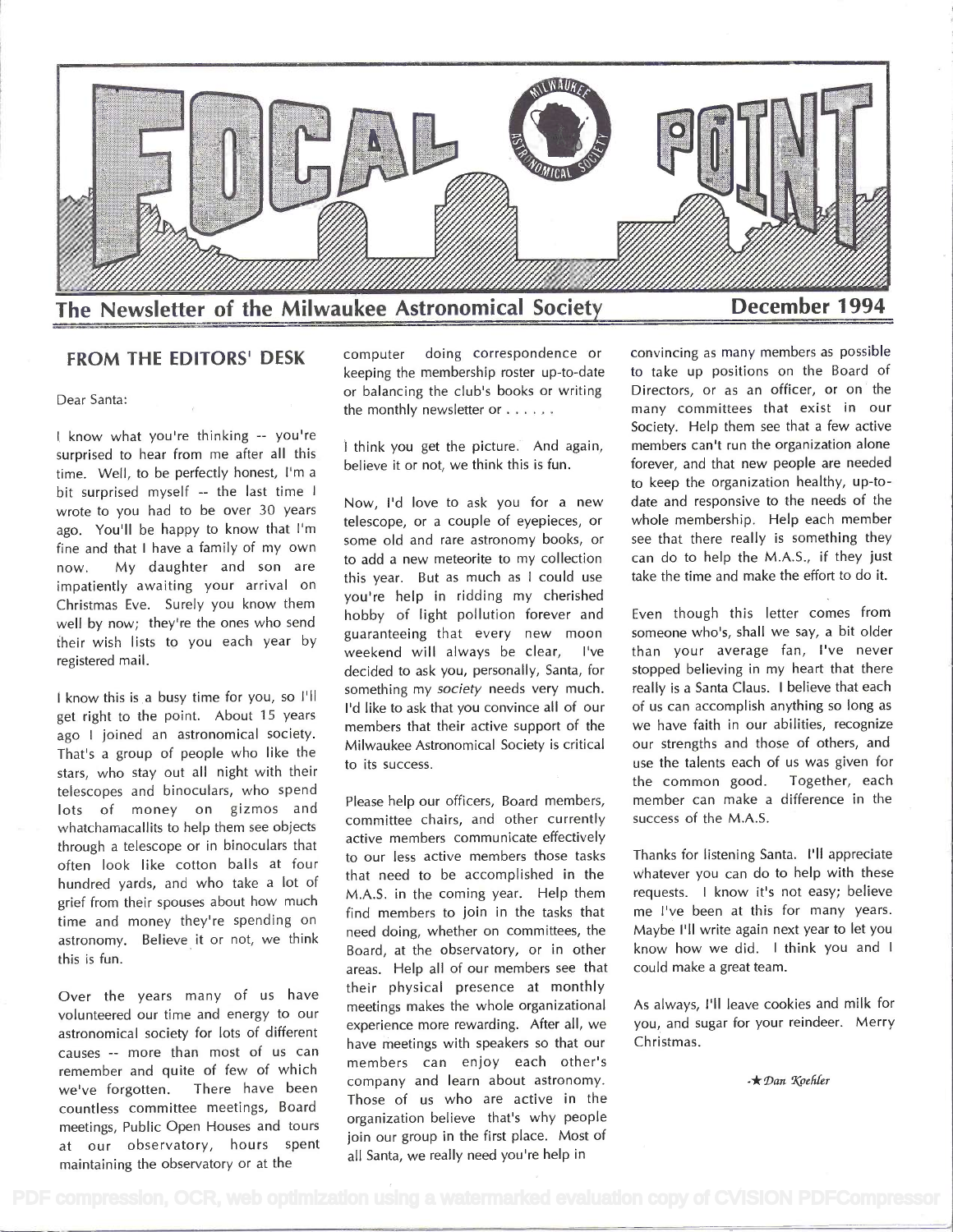# NEXT MEMBERSHIP MEETING JANUARY 20, 1995

The next regular membership meeting is scheduled for Friday January 20, 1995 beginning at 8:00 p.m. at the National Regency Retirement Home community meeting room, 13750 West National Avenue, New Berlin (on the north side of National just east of Sunnyslope Road). A complete description of the program planned for the meeting and a map to help guide you to the meeting site will appear in the January Focal Point.

### BY-LAWS APPROVED

By a unanimous voice vote, the members present at the November 1 8th meeting at National Regency approved the changes to the M.A.S. By-Laws dated August 29, 1994 and subsequently mailed to all members of record on September 1, 1994.

The By-laws changes will take effect on January 1, 1995. All members of record on that date will receive a copy of the new By-Laws with their January Focal Point.

## WHAT I DID ON MY SUMMER VACATION

In the September issue of this newsletter (our first as the new editors) we asked our fellow members to send us a brief synopsis concerning their astronomical endeavors this past summer. This request was an attempt to garner some member/reader input, and met with very limited success, to say the least. True to our word though and with thanks to three members who contributed material, we have decided to include the responses we did receive. Since two contributors mentioned enjoying the May 10th annular eclipse, we've decided to define the "summer" as beginning on that date!

From Sally Waraczynski, M.A.S. Librarian and member of the Board of Directors:

It was a little like the Comet Halley days,

only this time the curious neighbors smelled of insect repellent and wore shorts. Several times in July and August, Ken and I hauled our telescope out to the park behind the house and invited anyone interested to come look at the moon, the waning crescent Venus, and the new face of Jupiter they had been reading about. As we know, some nights were more revealing than others. One man who wasn't sure he saw the impact sites at first, ran across the street to have another look every time he saw the 'scope being set up. Finally, one of the big spots rolled into view and rewarded his persistence. It was true! He had seen it with his own eyes!

#### From Mike Wolkomir:

<sup>1</sup>. My evening observing plans got weathered out and mosquitoed out -- a lot!

2. With the support and help of (fellow M.A.S. member) Paul Borchardt, installed a great JMI focuser on the venerable <sup>1</sup>7.5-inch "Pete" (Smitka) 'scope.

3. Enjoyed a fabulous weekend with son Jonathon and the 17.5 at the (M.A.S.) summer campout in Amish Country.

4. Enjoyed an increasingly crowded and expensive Astrofest with the M.A.S. crew and son Benjamin. I got smart, did not take a telescope, and drove the convertible to Kankakee instead. We had a beautiful trip, and it was much more relaxing to let everyone else do the  $Ed$ , note: setting up!

5. Without a doubt, the highlight of the summer was the annular eclipse. The day was perfect with an azure blue sky. The occurrence of this event on a weekday prevented me from including my children. Marty Hawk (a nonastronomer friend) and I rented a Cessna <sup>1</sup>72 single engine plane, loaded a 4-inch refractor, and flew to Taylorville, IL, on the centerline, 25 miles southeast of Springfield. We arrived just in time for first contact, set-up the 'scope, and observed the whole event on the grass runway of the Taylorville Municipal Airport. Our only company was the young woman at the desk of the airport office. No one else seemed to notice that In fact, the weather service for pilots was reporting remarks like "sky dark"! All in all, an outstanding event.

From David Westman, a tenth grader at Brookfield East High School:

<sup>I</sup>had my first experience with a solar eclipse on May 10th. I had read about them and seen pictures in the books at the public library but that was the extent of it. As president and founder of my high school's astronomy club (the Brookfield East Astronomical Society) I felt as though I had an obligation to fully record and document my eclipse experience while educating my fellow student members.

Unfortunately, the teachers of the classes <sup>I</sup>had during the 4-plus hours of the eclipse would not let me out of class to observe it. So, as any true teenager would do, I skipped class! (This was the one and only time in my life I had done so.) I had originally planned to project an image of the eclipse onto the side of a building with my 4.5" reflector, but these plans fell through due to circumstances beyond my control. I ended up projecting the image on cardboard, but had no one to enjoy the eclipse with except some birds who began their evening roosting habits early because the sun had suddenly disappeared! I took some pictures and made observations which I shared with my club at its next meeting.

David sent a very nice photograph of the eclipse he took from his backyard with his article submission.

From the Editors of The Focal Point:

The highlight of our summer was attending ALCON '94, the 47th annual convention of the Astronomical League at Avila College in Kansas City, MO. We left Milwaukee on the morning of July 27 and returned the evening of July 31. Our fifteenth wedding anniversary occurred on July 14, so the ALCON trip was a sort of anniversary trip as well.

Dan is a member of the five Trustees of the Astronomical League Trust Fund (ALTF) and together with Mary conducted the third annual Silent Auction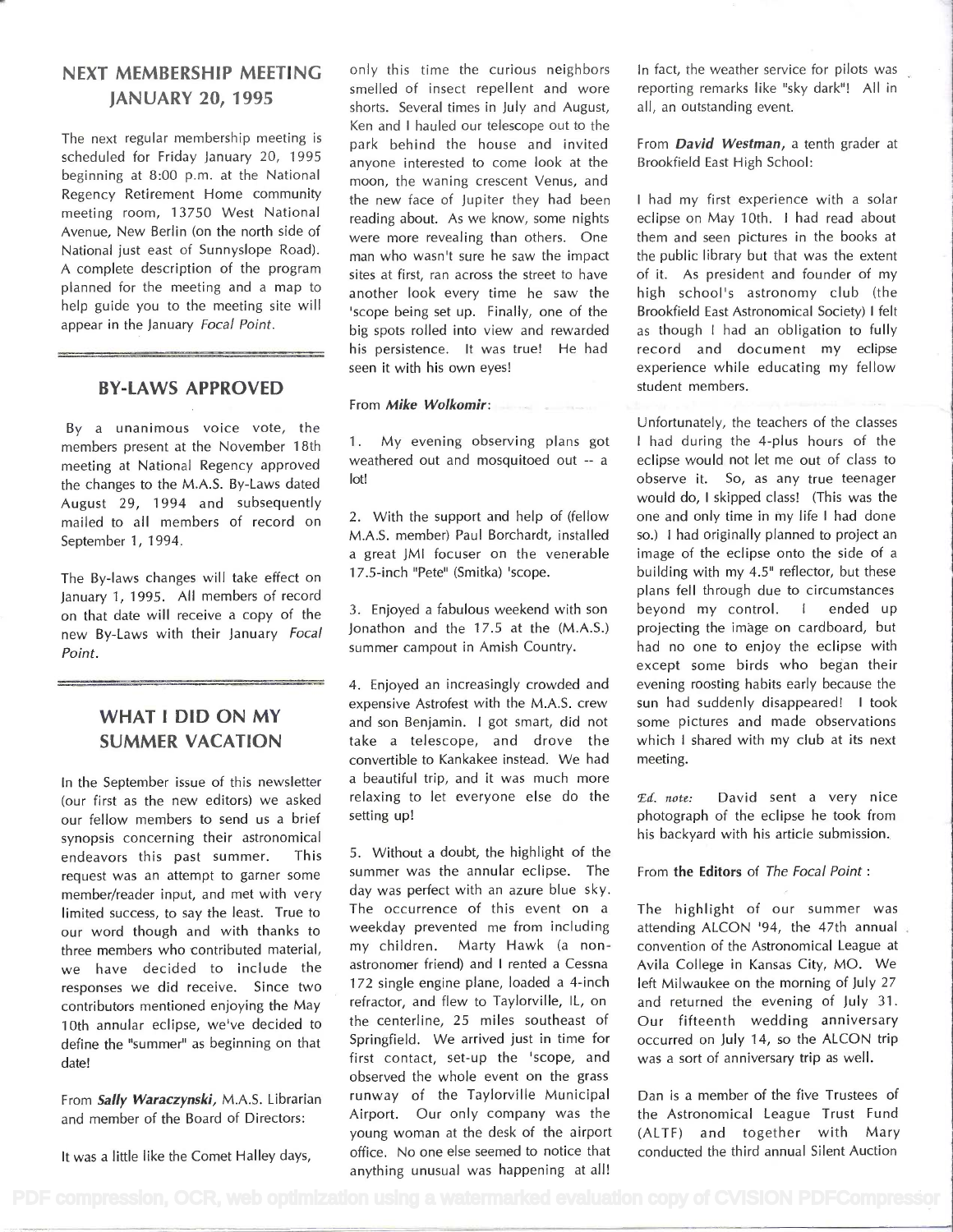to benefit the Trust Fund during the convention. We spent the months of May, June, and July working on soliciting astronomical equipment manufacturers and retailers for donations and making the necessary preparations to run the auction in Kansas City. The auction was very successful, grossing \$3,026 from more than 30 items donated. The annual cash contribution appeal of the AL members present at the convention on July 30 was equally successful, netting \$1,006. These funds, totaling nearly \$4,000 after minor expenses were added to the principle of the fund (currently at about \$47,500). The fund has experienced fairly rapid growth over the past three years. In 1991 the balance was just over \$30,000; in 1982 it had barely surpassed \$20,000. The Silent Auction has helped draw attention to the Trust Fund and has increased the balance of the Fund through direct proceeds and by increasing cash contributions from the League's membership. The interest from ALTF principle helps fund special League projects and increases the benefits of League membership without increasing membership dues. The M.A.S. should be especially proud of its contributions to the ALTF as several of our organization's members have played a part in guiding its development. Frank Roldan is also a Trustee, and Wanda Berner was the originator of the Auction idea. Brian Awe and Cheryl Awe conducted the first Silent Auction in 1992 during the 46th annual North Central Region of the Astronomical League Convention held at the Country Inn in Pewaukee and sponsored by the M.A.S.

By the way, the convention was very nice -- very enjoyable and very well run. We had fun exploring Kansas City for several days, visiting with our League acquaintances, and attending the various convention sessions.

### LIBRARY NEWS

The Space Telescope Science Institute (STSI) has graciously responded to a recent request with two new slide sets: FIRST SERVICING MISSION: Endeavor (STS-61) liftoff 12/2/93; includes views of the astronauts at work and new images (after installation of COSTAR) of the OrionNebula, SN 1987A, and Nova Cygni 1992.

HST OBSERVATIONS OF COMET P/Shoemaker-Levy 9's COLLISION WITH JUPITER: views of the comet and the impact sites including a series showing evolution of site (A) over 5-1/2 day's time.

Each set of 20 slides is accompanied by detailed literature and credit information. These fact sheets have been keyed to our slide numbers and are in the script folder in the AV closet.

Also, we were sent 3 glossy photos showing galaxy M100 in the Virgo Cluster and close-ups of a resident Cepheid variable. One of the HST's prime objectives is to help establish the Hubble parameter or rate at which the universe is expanding. In order to do this, it is necessary to measure precise distances to galaxies farther away than 30 million light years.

Cepheid variables (which brighten and dim as their atmospheres expand and contract) have historically been used as "standard candles". The pulsation period of a Cepheid is closely related to the star's true brightness. Comparing true brightness to apparent brightness gives a good distance estimate.

The photos and the accompanying literature may be found in the vertical file: COSMOGONY.

- \* Sally Waraczynski

## ASK THE ASTRONOMER

Dear Mr. Astronomer:

According to the TV meteorologist, the earliest sunset occurred on December 7, but December 21 is the shortest day of the year. How can this be? Why don't the two events occur on the same day?

--In the Dark

Dear ITD:

The short answer is that the Earth is not always the same distance from the Sun. Next question . . .

What? You don't get it? Well, then, allow me to elaborate . .

The earliest sunset and the shortest day are two very different events that occur because of very different circumstances. Sunset occurs when the sun reaches an observer's western horizon, while the length of a day is determined by how far south (or north) the sun is in the observer's sky.

Let's first address the issue of the length of a day, which relates to the sun's maximum altitude in the sky on-a given day. Late fall's and early winter's short days are the result of the sun occupying its more southerly declinations on the ecliptic at these times of year. Consequently, it should come as no surprise that the longest day of the year occurs on June 21, the day of summer solstice when the sun is highest in our sky and at its most northern declination. (As an aside, the latest sunset occurs on June 27, but I'm digressing!) The solstices occur when the earth's axis is tilted directly toward the sun (usually June 21, in summer) or away from the sun (usually December 21, in winter). (As another aside, these dates may change by a day due to leap year, but I'm digressing again!) In 1994 the sun was above the horizon for 15 hours, 1 minute on the longest day, and 9 hours 20 minutes on the shortest day, at 40 degrees north latitude.

Sunset is determined by the exact time the sun's center "touches" the observer's western horizon. In a perfect world the earliest sunset would happen on the shortest day, but, as you have so keenly noted in your question, the two events don't coincide on the same day!

The sun cheats the observer by reaching the horizon earlier than its altitude above the horizon (or its declination) alone would dictate. How is this possible? Well, it is really the earth that is doing the cheating.

During the year the earth's distance from the sun changes. Because of this change, the sun's speed among the background stars appears to change.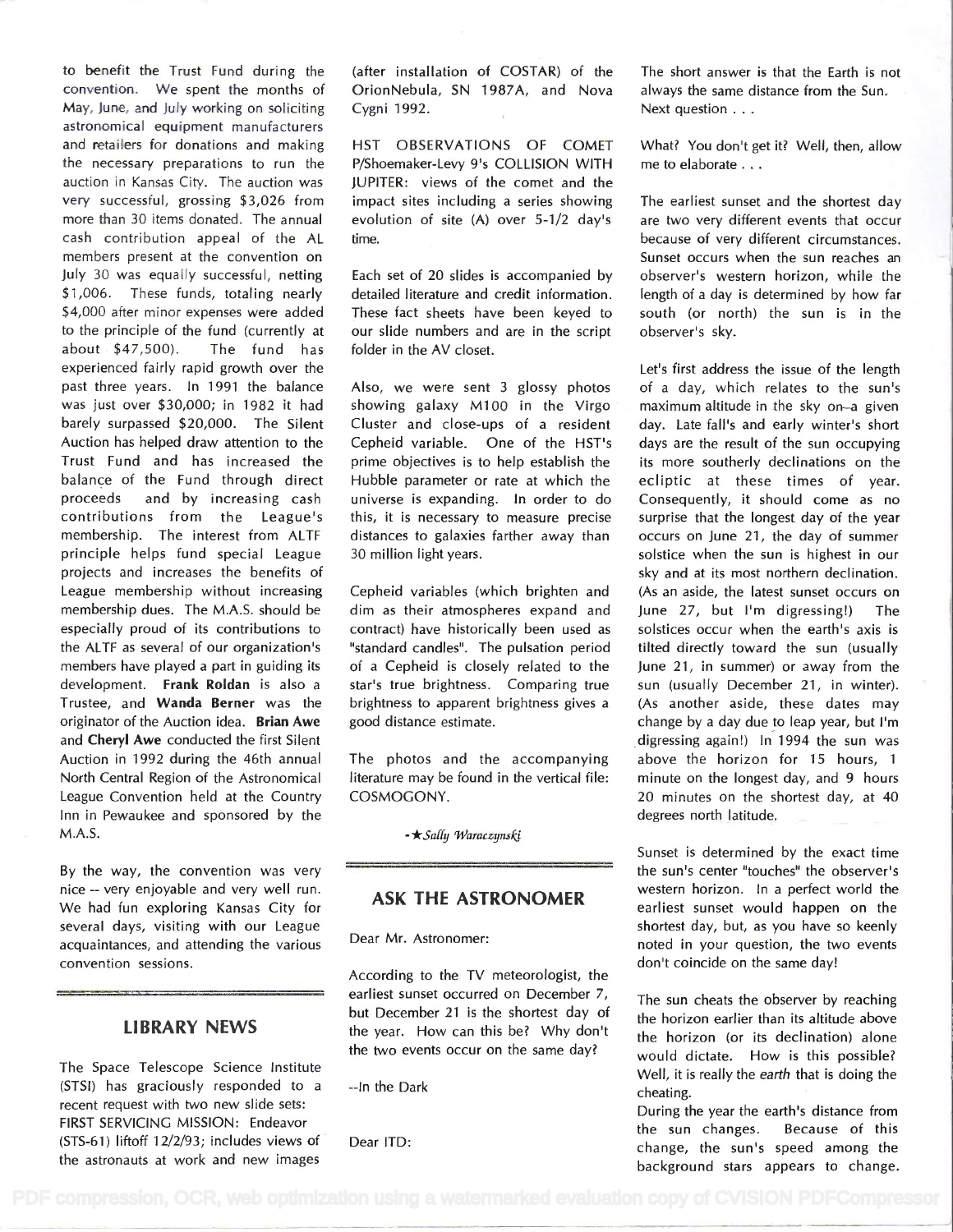The earth's orbital speed about the sun increases with decreasing distance to the sun, and decreases with increasing distance. When the earth is closest to the sun and therefore moving the fastest in its orbit, the sun appears to move faster in relation to the background stars then when the earth is farther from the sun. In December the earth is closer to the sun than the annual average, so the sun appears to be ahead of where its supposed to be with respect to the background stars. Astronomers say that the sun is "fast" -- on December 7 it was almost 9 minutes faster than the "mean sun", which is defined as where the sun would be in relation to the background stars if earth's orbit was perfectly circular. The result of this was a sunset on December 7 that was earlier than any other day of the year. Over the next few days the sun "lost" time, and sunsets occurred a little later than on the 7th. This same reasoning, except in reverse, applies to the latest sunsets that occur in the month of June. The sun is then "slow" by about 2-1/2 minutes.

### THANK YOU

There are times in our lives when each of us realizes the importance of friends and family.  $|\mathcal{W}_e|$ experienced this recently with the death of our infant son, Ian Michael. The support and concern of our many friends in the M.A.S. -- our 'astronomy family' -- has been heartwarming. We wish to thank the M.A.S. for the beautiful floral arrangement sent to our home. We also wish to thank all of the individuals who sent cards and notes to us, those who made phone calls to see how we were doing, and those who came to visit us in our home. Thank you all, not only for your expressions of sumpathy, but also for your friendship.

-\*Lee and Karen

## **EYE ON THE SKY FOR JANUARY**

There are a wealth of celestial events to observe in January. Unfortunately many and a financial control of the conof the coldest month of the year! Don't let that stop you though. Make a New Year's resolution to observe at least a few solar system events every month of 1995! But dress warmly this month -lest you become a human popsicle!

Anticipation will build early in the month among planetary observers about the disposition of the Comet S-L-9 impact sites in Jupiter's atmosphere. As January opens, our solar system's largest member returns to observing prominence in the morning sky in the southeast, located in the constellation of Scorpius near the Ophiuchus border and just north of Antares. The type of impact the planet encountered with Comet Shoemaker-Levy-9 last July has never before been observed, so astronomers can only speculate about how the impact sites on Jupiter have evolved since we last had a decent look at them in late October. At that time the spots were still readily visible, although several of the impact scars had merged and were becoming elongated, acquiring the appearance of one of Jupiter's dark belts in its southern hemisphere. At the beginning of January Jupiter is 32 arc seconds in diameter, and this increases just slightly to 34 arc seconds by month's end. It's brightness increases slightly from -1.8 to -1.9, making it a very prominent object to the unaided eye. Regardless of when you view it telescopically it's size should be more than adequate to glimpse the impact sites (if they still exist) even though you'll be observing Jupiter from the opposite side of the solar system! You will probably need to make observations with a 'scope of at least eight-inch aperture, though, working at 100 to 150 power or possibly more. And you'll also probably end up observing Jupiter during twilight when it will be high enough to distinguish features in its cloudtops.

#### January's Jupiter events:

Jan 23 -- 5 degrees north of Antares Jan 26 -- 1.7 degrees south of the moon

While you're out shivering in the cold twilight of those frosty January mornings looking at Jupiter, don't forget to swing that 'scope toward Venus, the other solar system showpiece object visible in the pre-dawn sky. As the planet speeds

conjunction with the sun on Aug 21) its apparent size will shrink from nearly 29 arc seconds on the 1st to just under 21 arc seconds on the 31st. It's magnitude will range from  $-4.5$  to  $-4.3$  during the month. By the end of February it won't be much to look at in a telescope. As usual though, Venus will entertain us with its seemingly endless but stunning pairings with the moon, Jupiter, and other bright stars near the ecliptic this winter and spring. Did you see the conjunction of Venus and the crescent moon on the morning of Nov 30 when the two bodies stood just two degrees apart?

#### January's Venus events:

Jan 13 -- Reaches greatest western elongation (47 degrees) from the sun Jan 14 -- 3 degrees north of Jupiter Jan 15 -- 8 degrees north of Antares Jan 16 -- The planet's sphere appears half-lit for telescope viewers. This is referred to as "dichotomy". Jan 27 -- A mere .2 degrees south of the waning crescent moon. Many Latin American observers will see the moon occult Venus this morning.

Jan 13 -- Venus, Jupiter, and Antares will form a straight line in the sky this morning.

#### January's lunar events:

Jan 01 -- New Moon occurs at 4:56 a.m. CST on New Year's Day, a rather unique coincidence of "new" events! Jan 08 -- First Quarter at 9:46 a.m. CST Jan 16 -- Full Moon at 2:26 p.m. CST Jan 23 -- The waning gibbous moon occults 1st magnitude Spica (Alpha Virginis). Disappearance occurs on the bright limb about 4:50 a.m. and well before the onset of twilight; reappearance occurs on the dark limb about an hour later and just after the start of twilight. Jan 24 -- Third Quarter at 10:58 p.m. CST

Jan 30 -- New Moon at 4:48 p.m. CST (note that this is the second New Moon this month!)

### Other January events to observe:

Saturn, in Aquarius, is in the evening sky near the meridian at sunset. It sets about midnight. The planet's ring system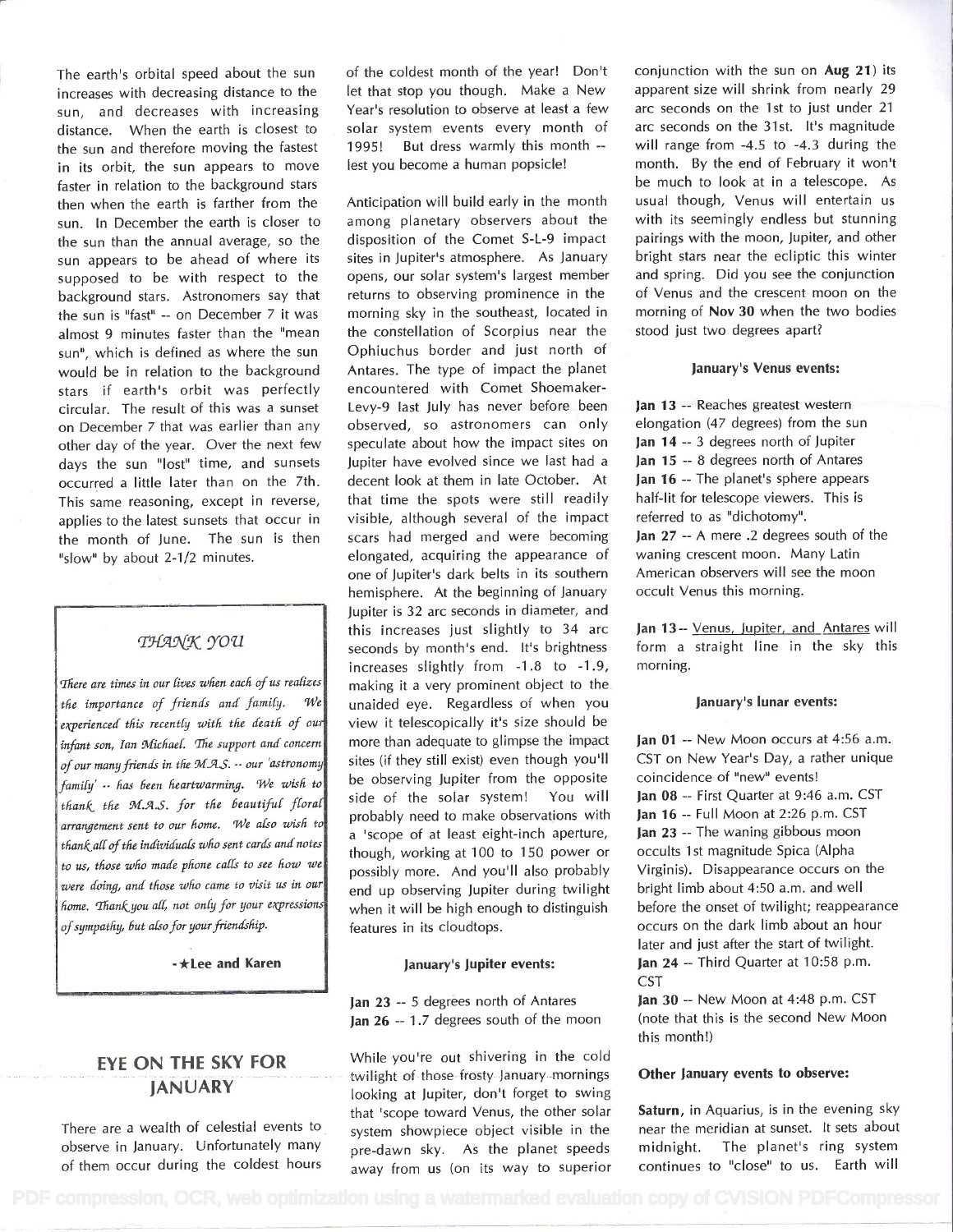pass through the ring plane on May 22 and Aug 10 (and again in Feb '96) making for a "ringless" Saturn in telescopic views. When this occurs, we will be viewing Saturn's rings "edge-on" for the first time since 1980. Saturn is at magnitude 1.0 and about 16 arc seconds in diameter all month.

Mercury, in the western sky, is barely visible just after sunset each evening most of the month. lt should be easiest to spot during the third week of the month. It is at inferior conjunction on Feb 03. Greatest elongation east of the sun (19 degrees) occurs on Jan 19.

Uranus and Neptune are pretty much "out of range" this month. Conjunctions with the sun occur on Jan 13 and Jan 16 respectively.

Mars observing should be in full swing this month. The red planet will be visible all night long. Although from a size perspective this is the most unfavorable apparition of the 1990's, Mars is always worth a look whenever it is close to us. Perihelic opposition occurs about Feb 12 (its closest approach to us is on Feb  $11$ ). Try to observe Mars from now until the end of March while its apparent diameter is above 10 arc seconds. The planet is in Leo, riding high enough on the ecliptic to allow observations for ten or more hours on a continuously cloud-free evening. That corresponds to nearly one-half of a Martian day, so you'd be able to observe between Eagle and Palmyra weekdays, or nearly one-half of the entire Martian on Saturdays until 12:00 noon. You'll be surface area in one very long observing asked to fill out a form and state which session! Near the end of the month "bird" you are training your "dog" to Mars is close to Regulus (the period in the backwards question mark, or the or quail on the application form, but I base star in the sickle of Leo) every evening.

The Quadrantid meteors (radiant in northeast Bootes, formerly the constellation of Quadrans Muralis hence the name) peak on the evening of Jan 03 about 6:00 p.m. Since Bootes is mostly a circumpolar constellation the radiant is leaving. The site features pit toilets and a above our horizon continuously. lt will be best placed for viewing, however, every evening of the year and is plowed after 12:00 a.m. on the 4th. Maximum ZHR (Zenithal Hourly Rate) ranges from 60 to 110 meteors with an average speed dark-sky site for astronomers. is 41 .5 kps. Colors are mainly blue and yellow with spreading trains. The moon

Comet Borelly reaches opposition on Jan 20. lt was a bright object in binoculars and telescopes in November and December at magnitude 7.7. lt will cruise past M81 and M82 in Ursa Major between the 21st and 31st of the month, and is predicted to hold at about 9th magnitude. See the finder chart on page 63 of the January Astronomy.

Earth is at perihelion at 6:00 a.m. on Jan 04 at a distance of 91.4 million miles. The latest sunrise of the year occurs on Jan 05.

 $-\star$ DLK

# THE "CANIS MAJOR" OBSERVING CLUB IS NOW FORMING

The M.A.S. remote site observing program has, in a manner of speaking, "gone to the dogs". Wanda Berner suggests that M.A.S. members interested in using a relatively dark site within easy driving distance of the metro area join the "Canis Major" Observing Club by applying for a dog training permit which allows entrance into the secured Ottawa Dog Trial Grounds in the Kettle Moraine State Forest. You can get a permit (it'll cost \$5 and is good for at least two years, but you'll also need a Wisconsin ate Park sticker at \$15 annually) at the section every Wednesday! Forest Headquarters office on Hwy 59 hunt. Wanda suggests listing pheasants think it would be much more appropriate to list Aquila (eagle), Cygnus (swan), or frequent epileptic seizures. When she is

The permit will be issued immediately, the Lakeland Animal Shelter by the Okada<br>and you'll be given the combination for guide dog school near Fontana, retrieves and you'll be given the combination for guide dog school near Fontana, retrieves<br>the locked gate at the site. Hence must a baton that triggers a series of phone the locked gate at the site. Users must a baton that triggers a series of phone<br>Label that the site when an the approises calls for help. Instructors at Okada lock themselves in when on the premises, calls for help. Instructors at Okada<br>and realis eartein to lock the gate when trained Cassie to retrieve the baton, a and make certain to lock the gate when partial shelter. It is open until 11:00 p.m. in the winter. Dog trainers do not use position at McMurdo Station at the South<br>the site often dark as itle a very sequence of the Observatory's CARA (Center the site after dark so it's a very secure grounds are just east of State Highway 67 at the intersection of Waukesha

County Highways C and Cl. For more information call Wanda at 691-2360.

Also, if you take out a permit, call Wanda to register for the "club". She envisions notifying members with permits a day or so in advance of any impromptu observing sessions taking place there. Permit holders will be able to use the site whenever they wish, however.

 $-\bigstar$  DLK

## THE M.A.S. AND MEMBERS IN THE NEWS

A few issues of the recently reformatted Focal Point have hit the desk of Milwaukee's Numero Uno science editor (and our friend) Paul Hayes of the Milwaukee Journal. He was impressed enough with the content of the issues he reviewed to write a four paragraph piece about the M.A.S.'s newsletter in his Science Notebook column for Wednesday, November 2. His write-up included a couple of comments by the editors, taken from a phone conversation concerning the growth of membership in the M.A.S. over the past year. Thanks for the boost, Paul, and please do continue your good work on Science  $\&$ Technology in the paper's new Life

Member Liz Moy Briggs (wife of member John Wright Briggs, an astronomical engineer at Yerkes Observatory in Williams Bay) was recently featured in a<br>Journal article about her 2-year-old border collie dog named Cassie. Liz is an accountant at Yerkes and suffers from Corvus (crow) given the situation! stricken, Cassie, who was rescued from device developed by John and his co-<br>workers at Yerkes last year. John has just completed a year-long research<br>position at McMurdo Station at the South The for Astronomical Research in Antarctica)<br>way program.